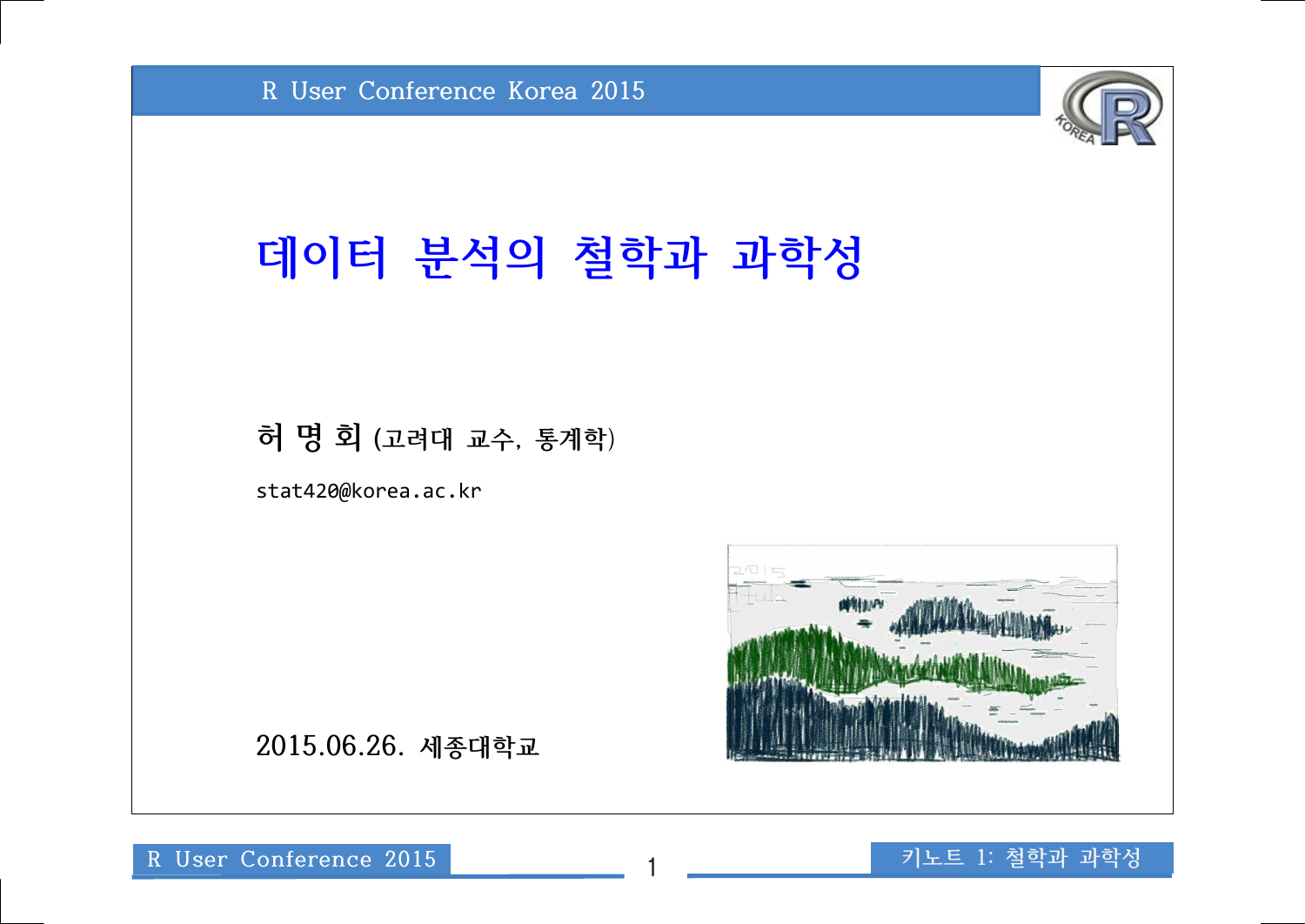# **키워드**

- **EDA vs CDA**
- 빅데이터
- **데이터 분석의** 철학
- **과학성의 저해 요소**
	- **Disguised EDA**
	- **교락성(confounding)의 위험**
	- **재현성 평가의 부재: 유의성 검정의 p-값과 신뢰구간**
	- **예측과 설명의 분리**
	- **성급한 기대감**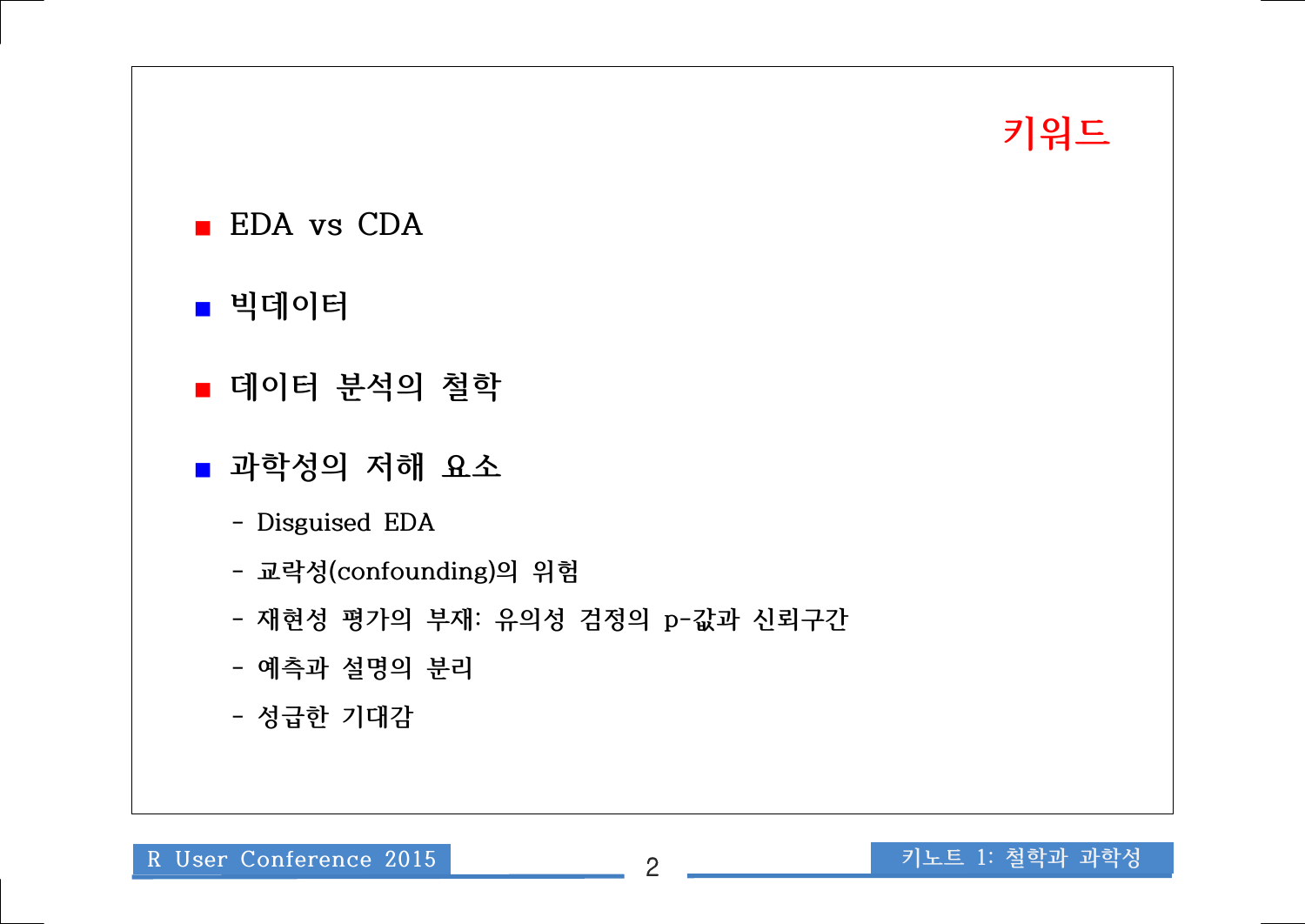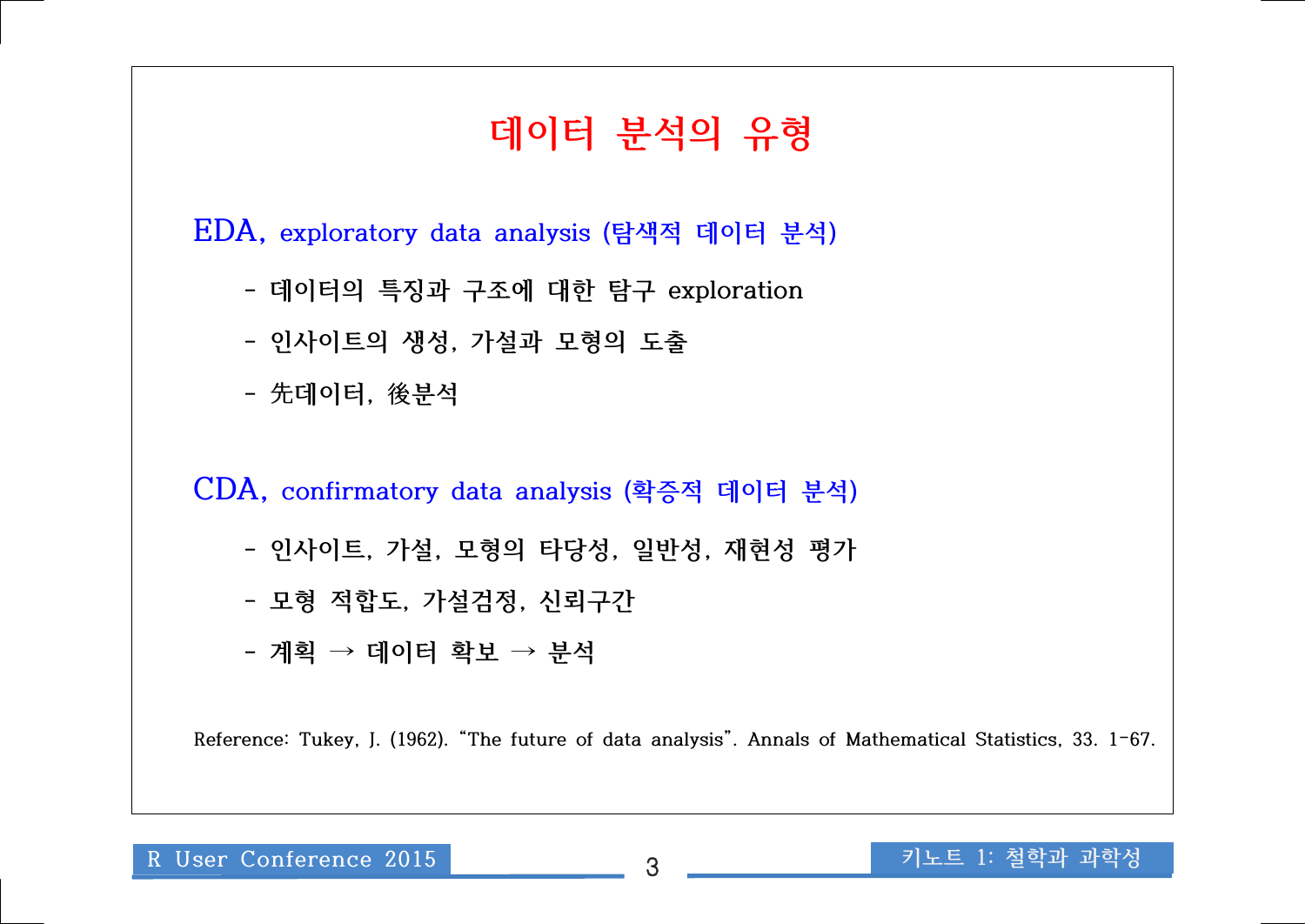#### **EDA vs CDA**

**보기 1. 감기에 걸리는 사람들과 걸리지 않는 사람들 간에 어떤 차이가 있는가를 수 십 가지 측면에서 살펴보았다. 그 결과, 비타민 C를 복용하는 사람들 이 감기에 잘 걸리지 않음을 알게 되었다. 그러면, 비타민 C를 복용하면 감기에 덜 걸리게 된다고 말할 수 있는가? [EDA] EDA로 이에 대한 답을 하긴 어렵다. 비교실험을 설계하여 새로 자료를 수집해 가설을 확인해볼 필요가 있다 [CDA]. 보기 2. 대형마켓에서 고객들의 구매 내역 자료를 분석한 결과, 일부 고객들은** 

**다른 고객들에 비해 유기농 식재료 비중이 크게 나타났다. 그들이 어떤 생각을 하는 사람들인가? 이에 대해 몇 개의 추측이 생성되었다. [EDA] 추측이 맞는가? 이를 확인하기 위하여 전체 고객의 일부를 선택하여 몇 가지 인구사회적 속성과 연소득, 그리고 소비와 삶에 대한 태도를 조사하 여 구매 내역과 연결해 확인하였다 [CDA].**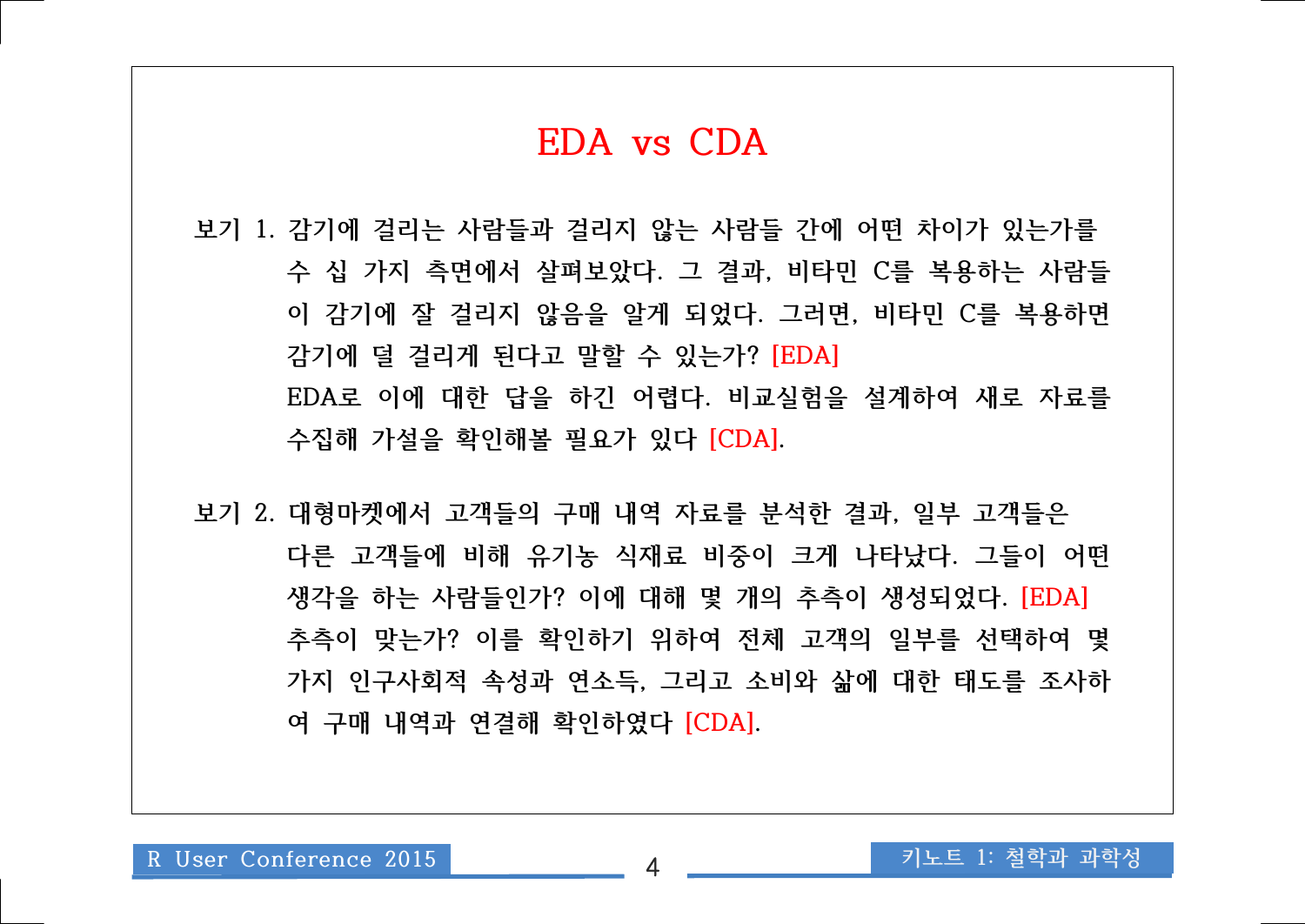## **빅데이터 vs 스몰데이터**

- **Volume, Velocity, Variety, Veracity, ...**
- **빅데이터는 EDA의 대상**
- **CDA가 없는 EDA는?**

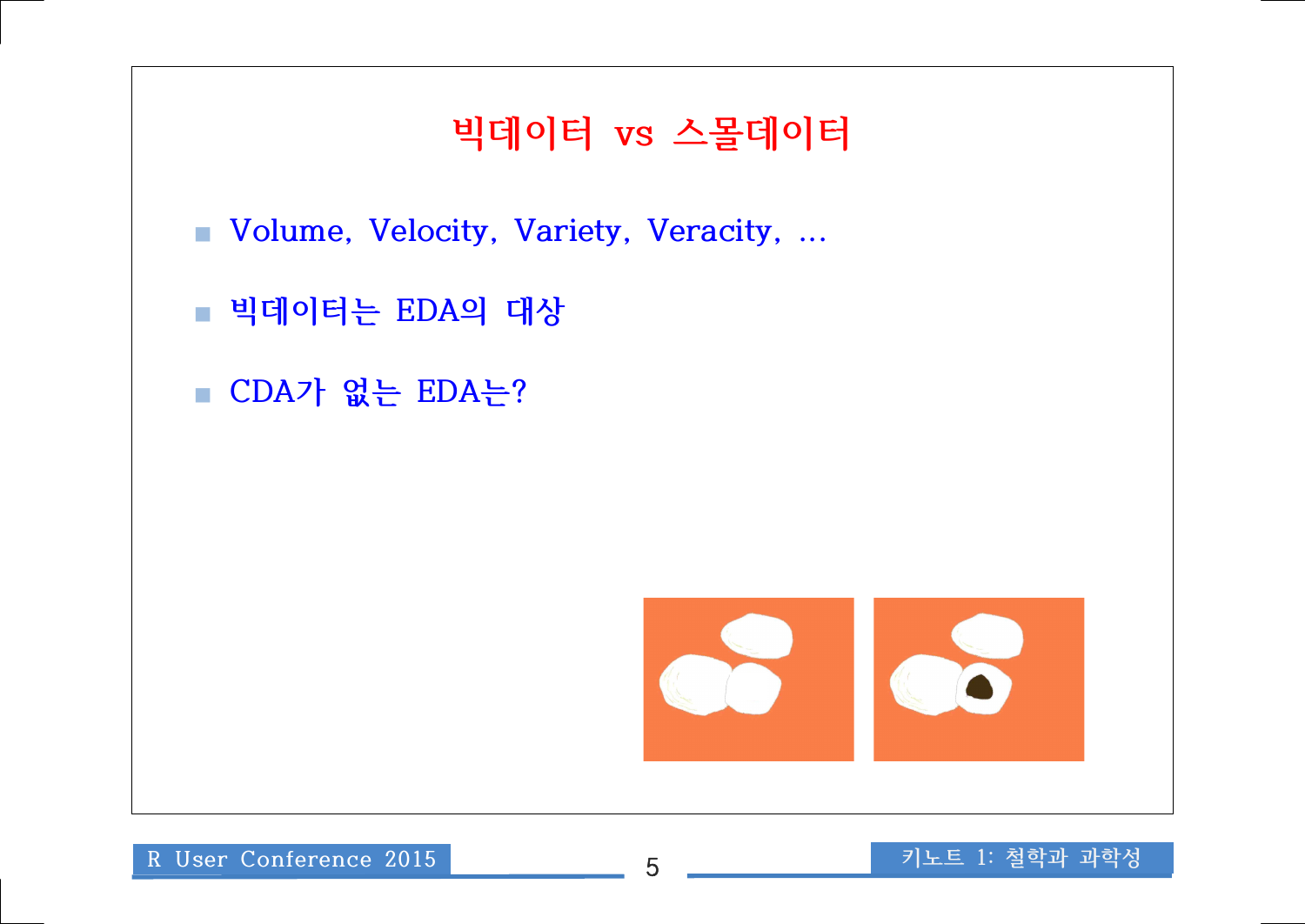**사례 1: 산욕열 puerperal fever**

**Ignaz Semmelweis, 1844 at Vienna General Hospital.**



- **Ward 1: Mortality rate 16% Ward 2: Mortality rate 2%**
- **Catholic Priest?**
- **Autopsy Class?**

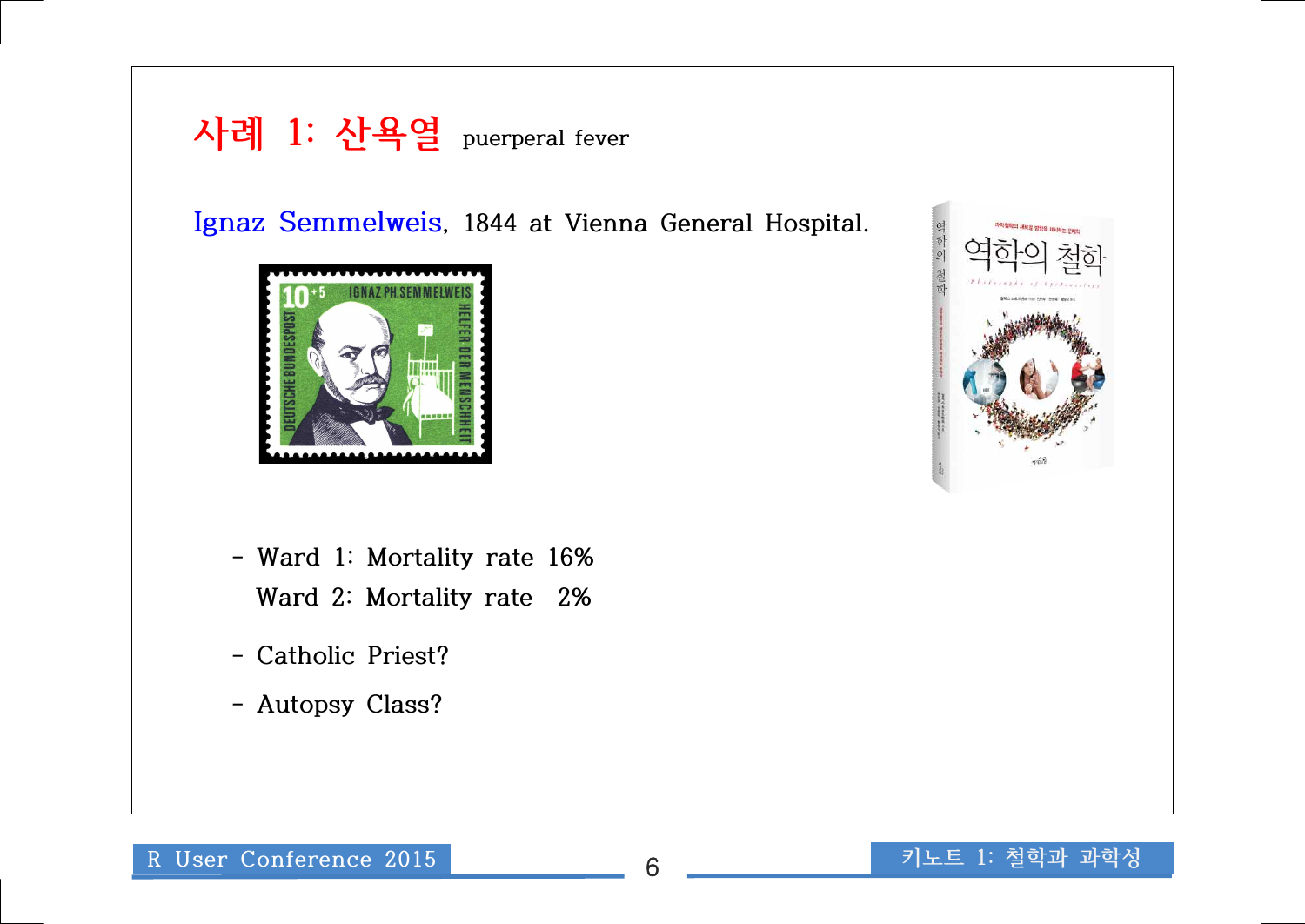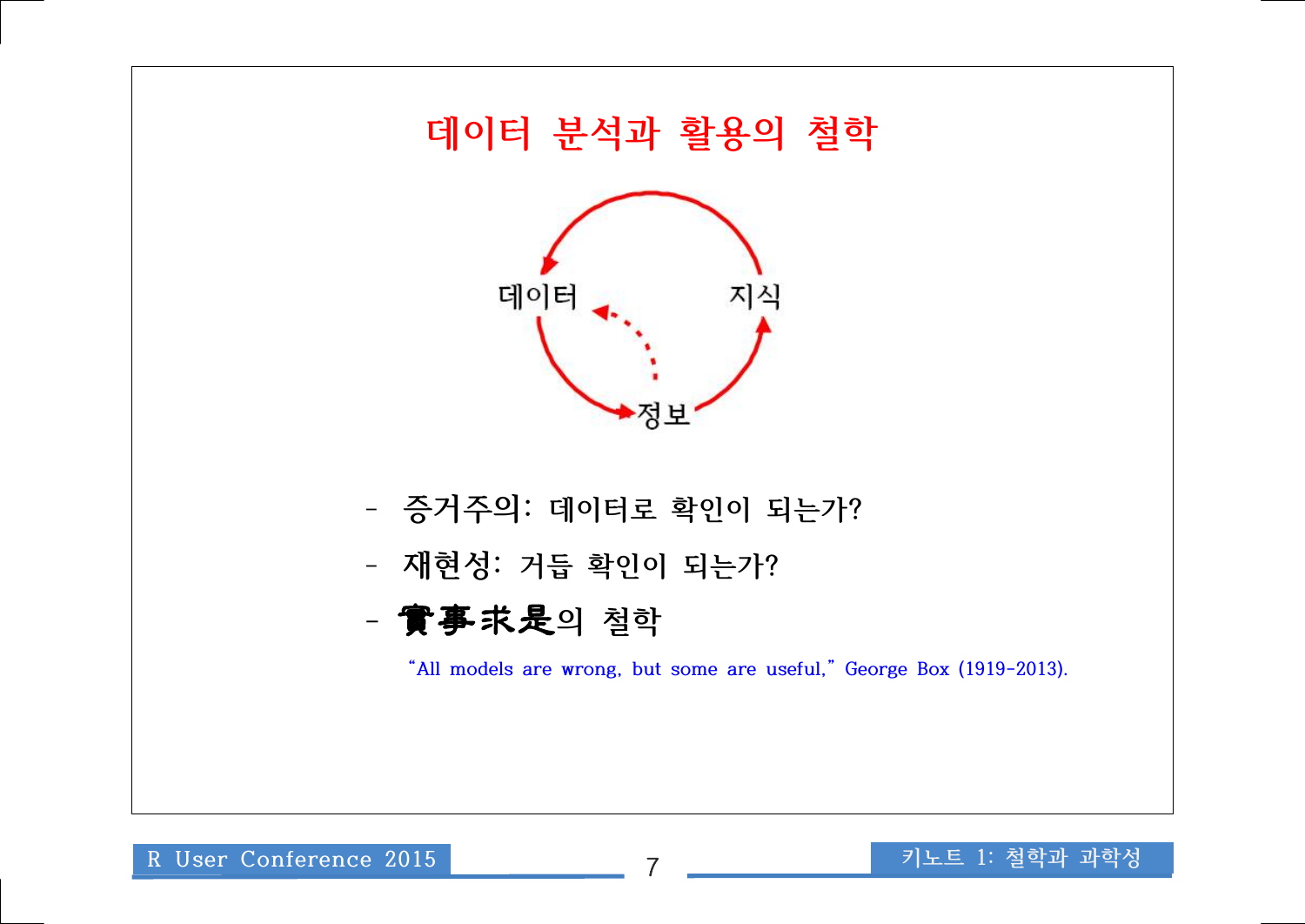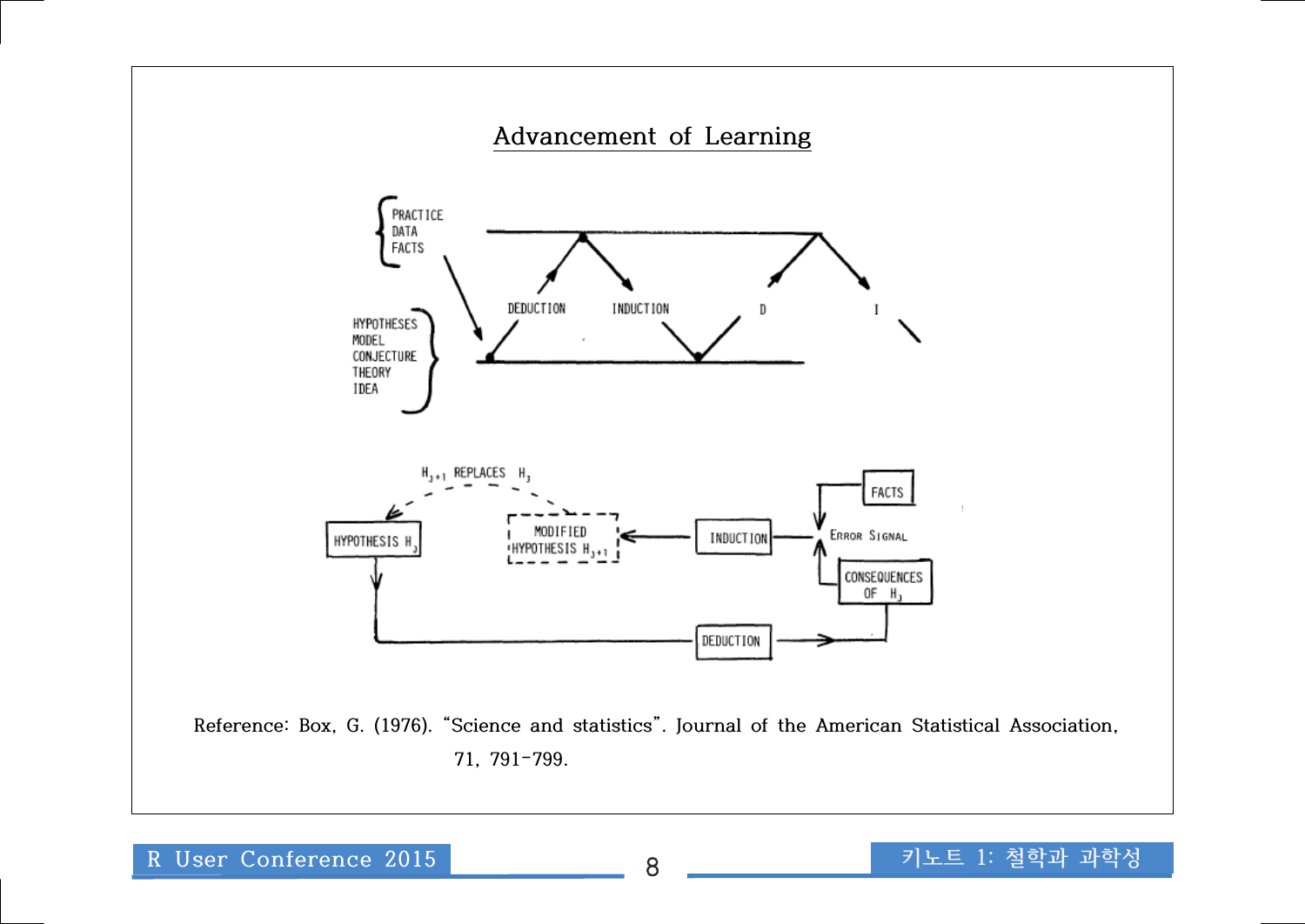### **데이터와 모형의 진화**

**복잡성(複雜性, 현실)의 이해: 현실 세계는 많은 요인이 서로 얽혀져있다. 그렇다고 절대적으로 불가지(不可知)한 것은 아니다.** 

**데이터: 우리가 포착한 복잡계의 한 단면이다.** 

**모형(模型, model): 모형은 우리가 현실을 이해하는 '틀'이다. 진짜는 아니다.**

**데이터-모형의 진화 (evolution):** 

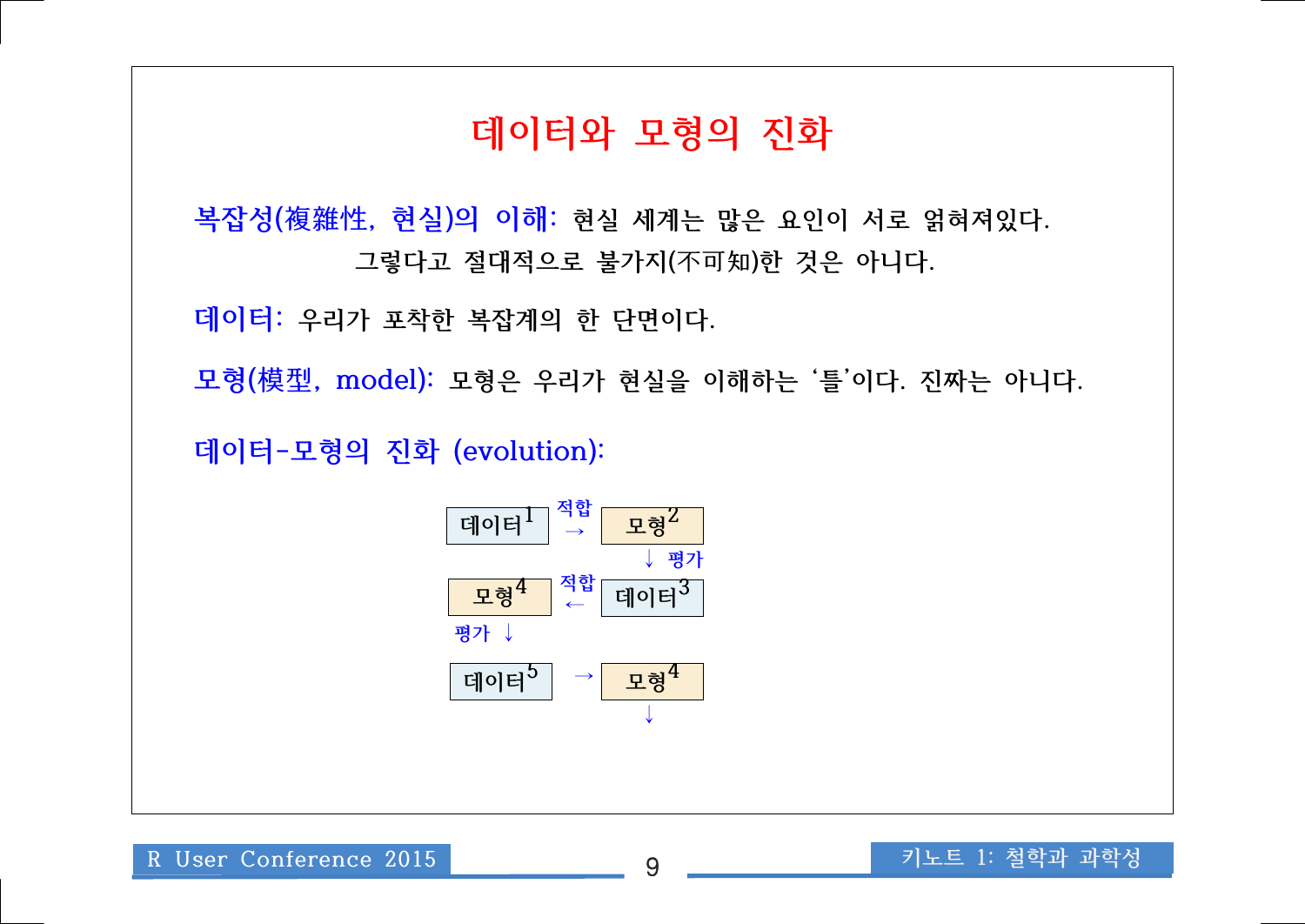# **과학성의 저해 요소**

- **▝ Disguised EDA**
- **▝ 교락성(confounding)의 위험**
- **▝ 재현성 평가의 부재**
- **▝ 예측과 설명의 분리**
- **▝ 성급한 기대감**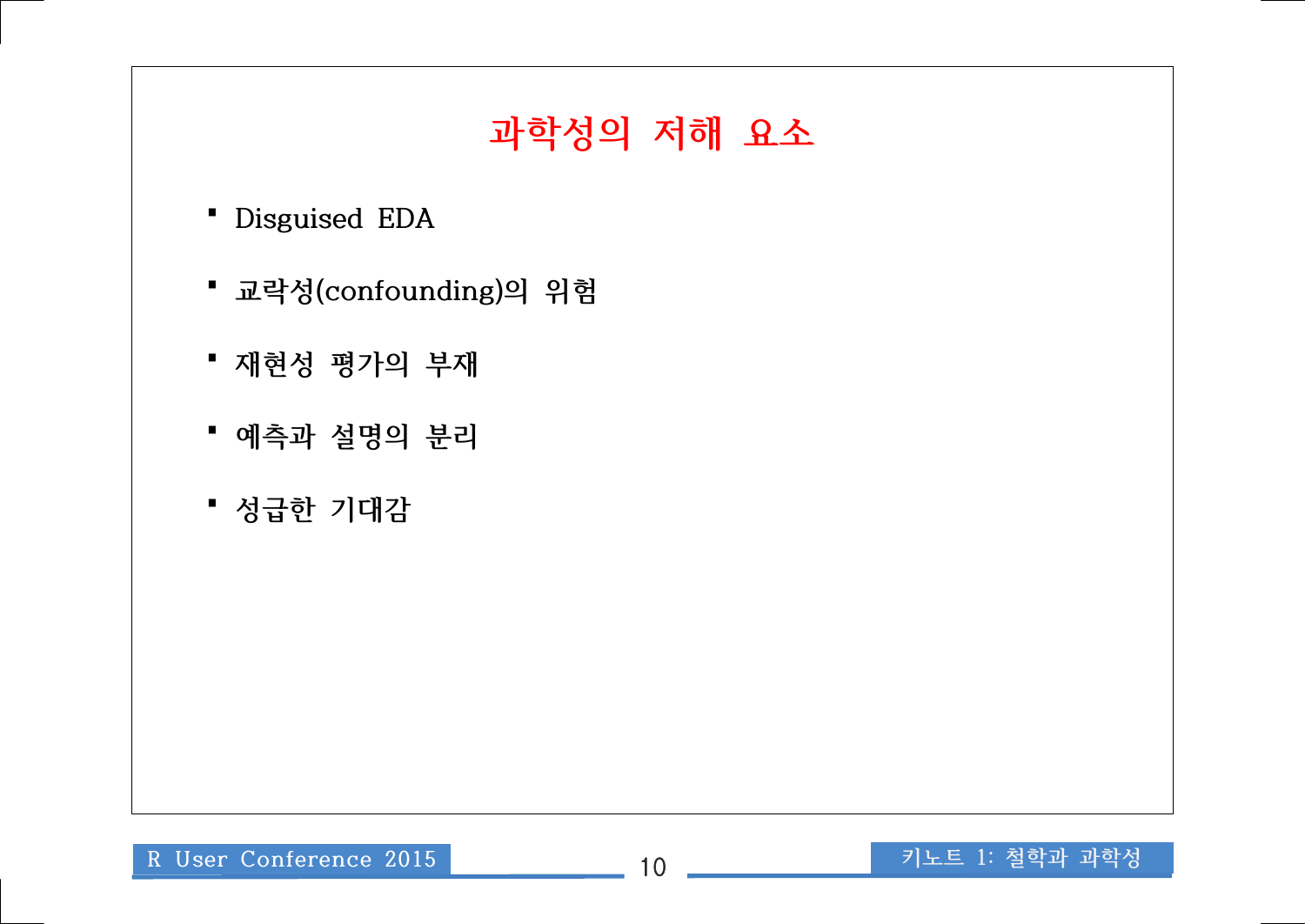#### **Disguised EDA**

■ 분포의 탐색.  $x_1, \, \cdots, x_n$  ∼  $f_{\theta}(x)$ ,  $\theta$  is a location parameter.  $\left[\mathcal{R}\right] \overline{H} \overline{Q} \overline{Q}$  검정]  $H_0: \, x_1, \, \cdots \, , x_n \, \sim \, \, N(\, \theta , \sigma)$  vs  $H:$  not  $H_0$ . If  $H_0$  is not rejected, assume  $x_1, \cdots, x_n \sim \ N(\, \theta, \sigma)$  **and apply parametric methods.** If  $H_0$  is rejected, apply non-parametric methods.

 **- 통계적 검정은 을 보이는데 목적이 있다. 를 정당화하기 위해 통계적 검정을 써서는 안 된다. - 통계적 검정은 최종 단계에서만 써야 한다.**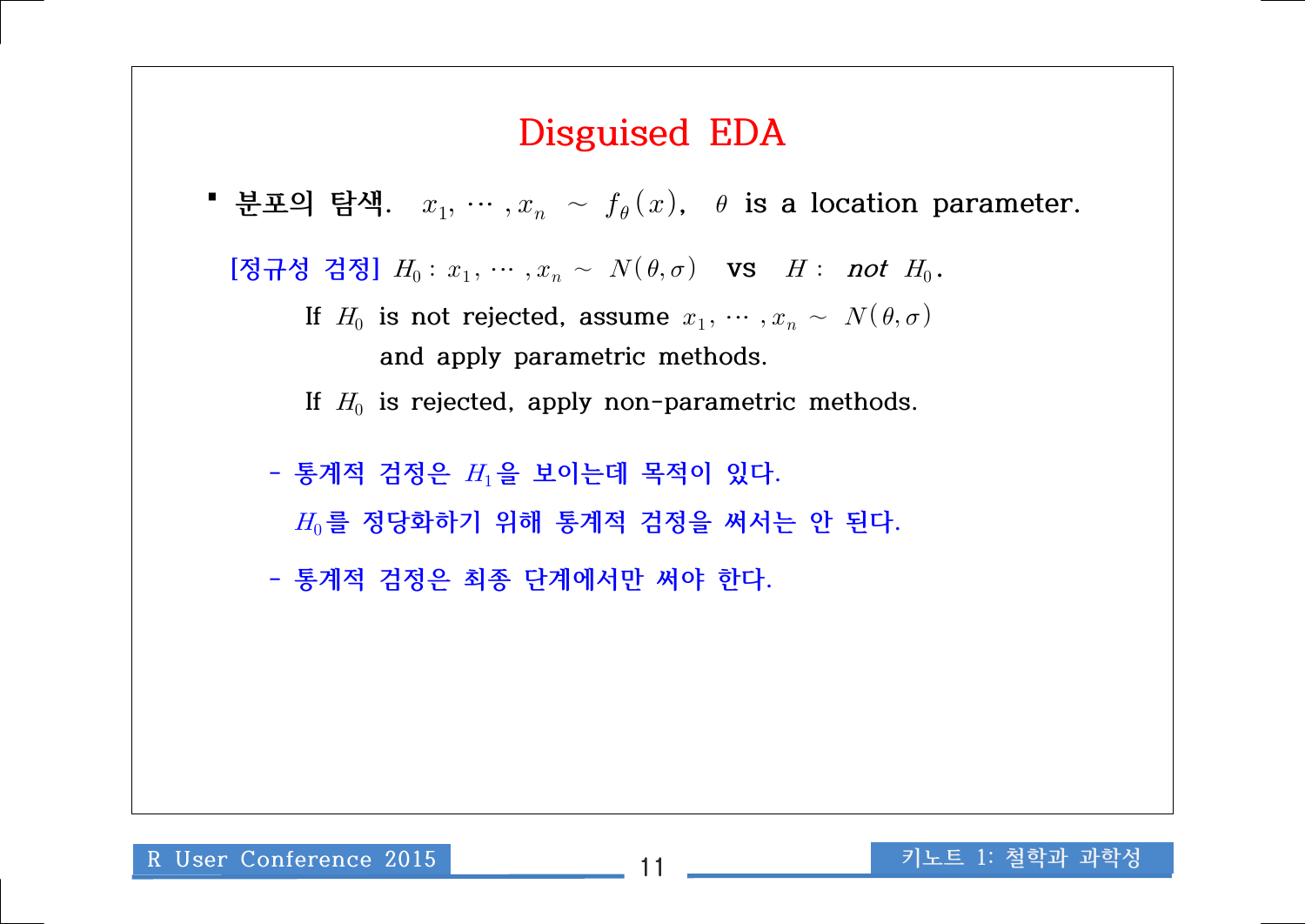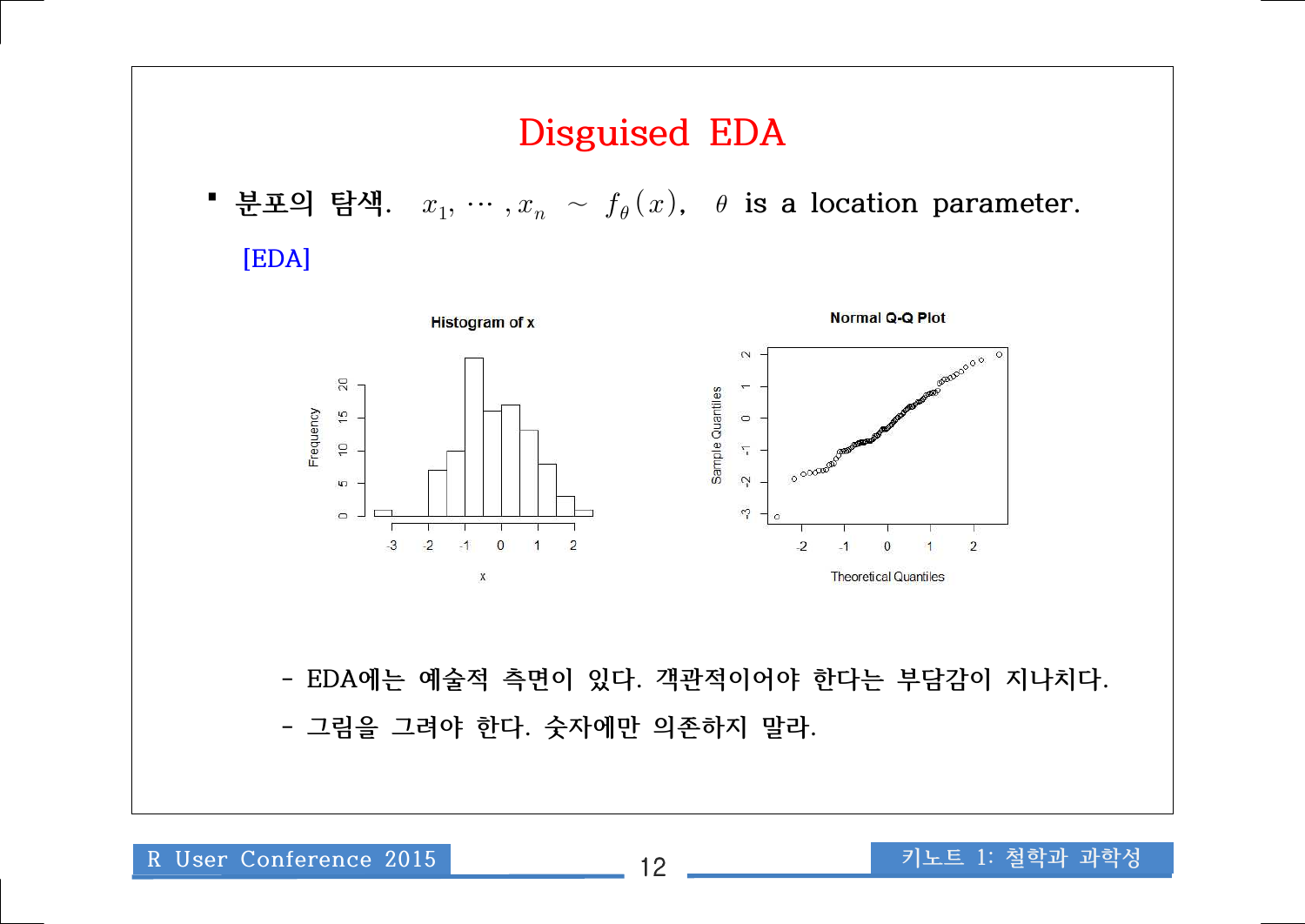## **교락성(交絡性, confounding)**

**▝ 연관성이 인과성을 의미하지 않는다. Correlation does not mean causation. 특히 비실험 자료에서는 그렇다. 그러나 지나친 엄격성은 곤란하다.**



 **- 다양한 가능성을 검토하고 확인해야 한다.**

 **예: Berkeley Admissions Data**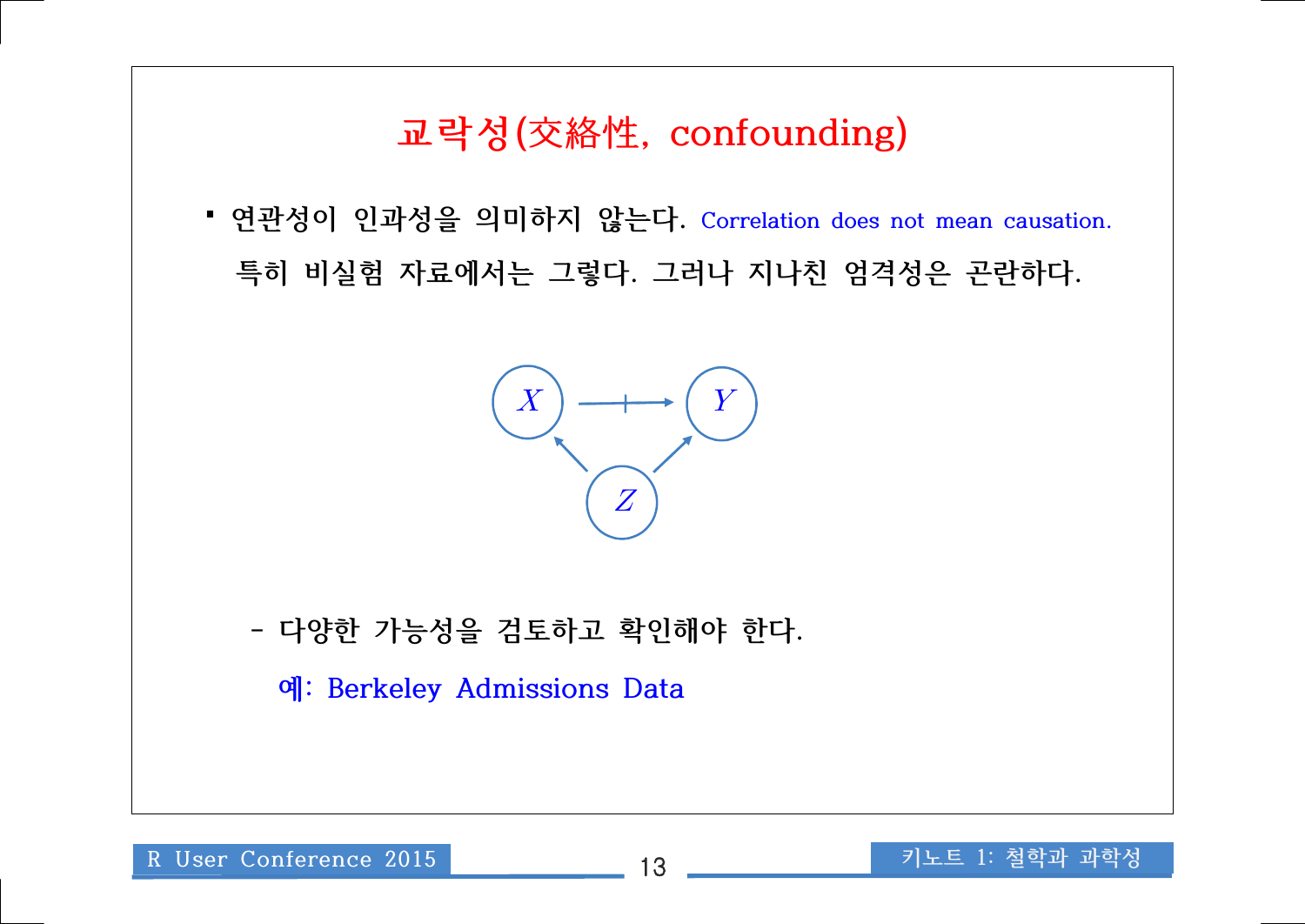# **재현성(reproducibility)**

- **▝ 재현성 평가의 부재는 실험연구에서도 문제이다. 관측연구에서 재현성은 더욱 작다. 수많은 "차이의 발견"이 시도된 결과로 얻은 차이는 일과적일 가능성이 충분히 있다. ▝ 독립적인 Validation이 필요하다.**
-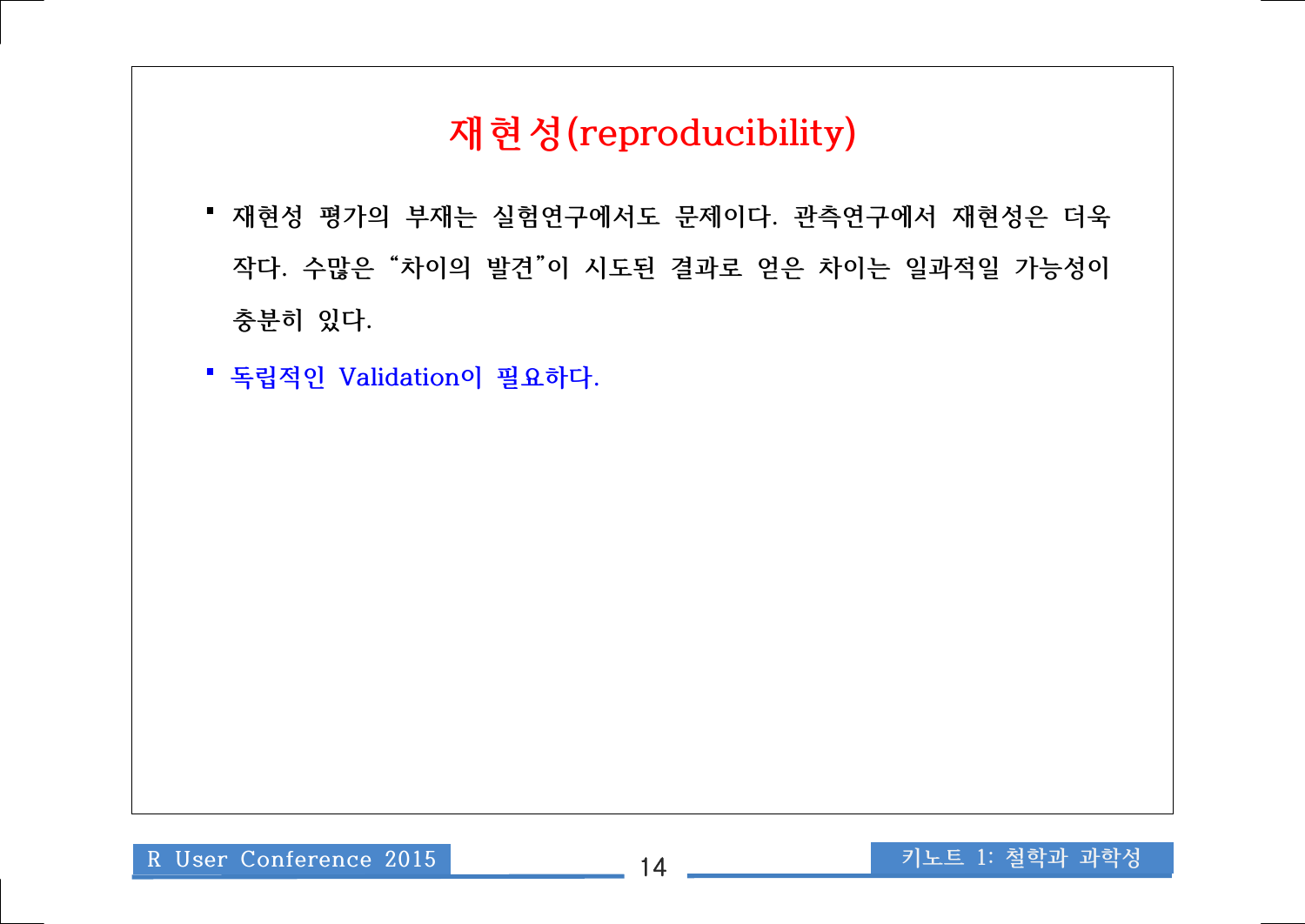#### **재현성(reproducibility)**

**▝ p-값이란? 가설검정에서** 

 $H_0: \theta = 0$  vs.  $H_1: \theta > 0$ 

 **- p-값이 0.05인 경우, 같은 크기의 재현적 연구에서 이것이 유의하게 나타날 확률은 50%이다. 실제로는 여러 이유에 의해 이보다 작다.**

 **- p-값도 확률변수이다. 아래는 p-value =0.048인 한 예.** 

Bootstrap P-values

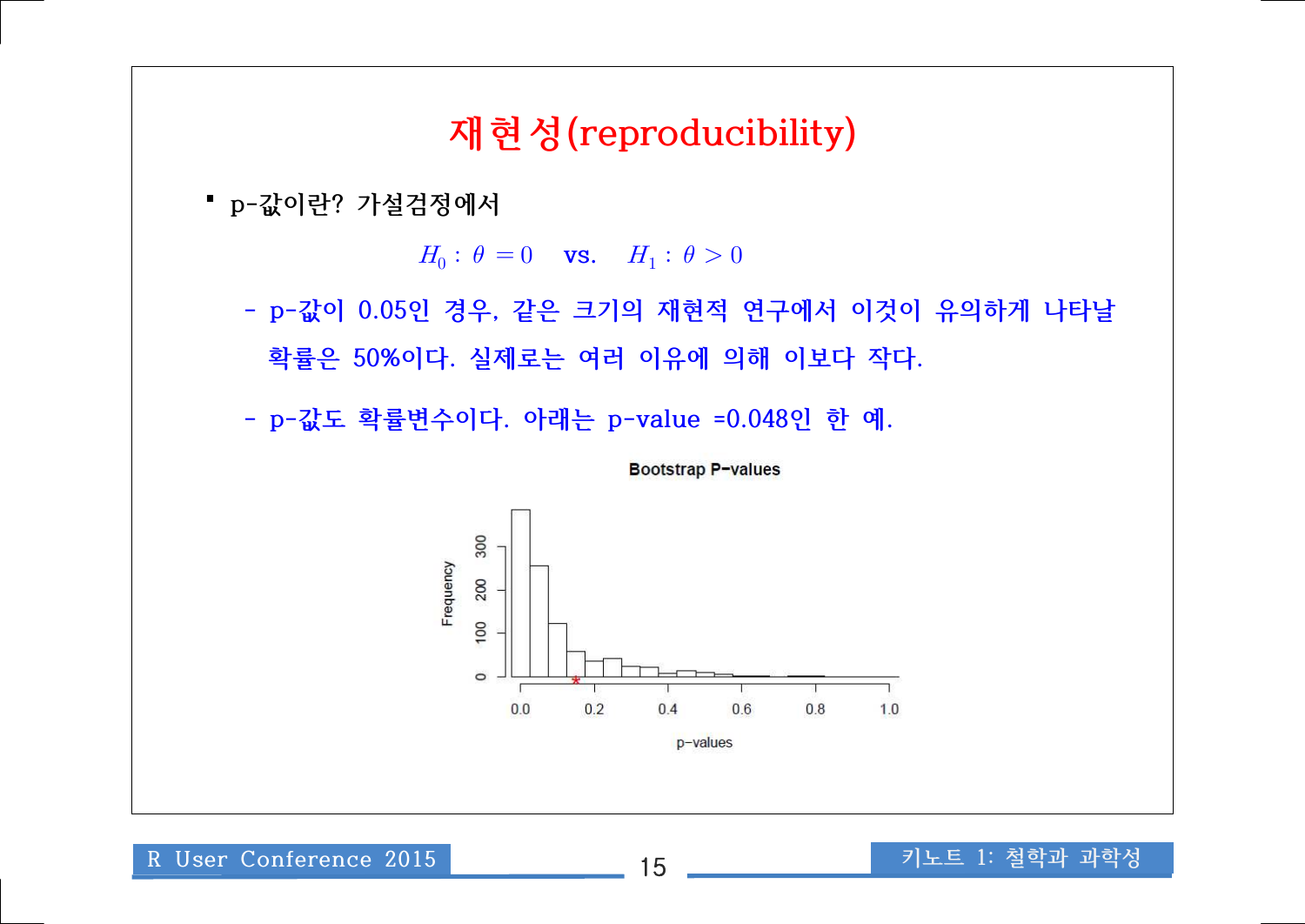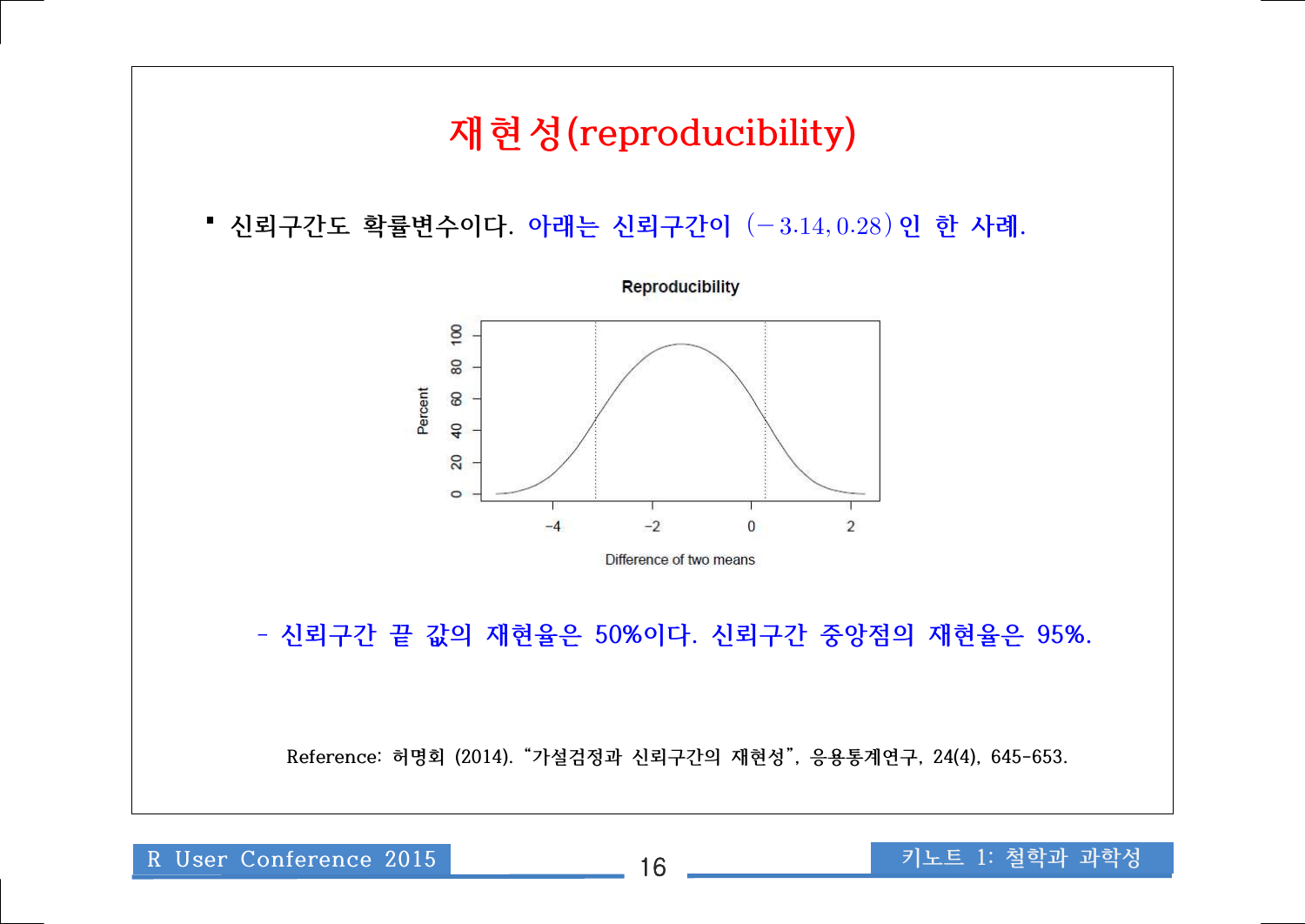# **예측과 설명의 분리 ▝ 기계학습(machine learning) vs. 일반화선형모형** - 출력모형:  $\hat{y} = f(x_1, \, \cdots, x_p)$  $-$  기계학습은 설명이 쉽지 않다. 예측변수  $x_j$ 가 어떤 역할을 하는지?  **- 설명 없는 예측이 과학(science)인가? Reference: Shmueli (2010). "To explain or to predict", Statistical Science 25(3), 289-310.**   $x_1 \rightarrow$  $x_2 \rightarrow$ ⋮  $x_p \rightarrow$ →  $\rightarrow$  y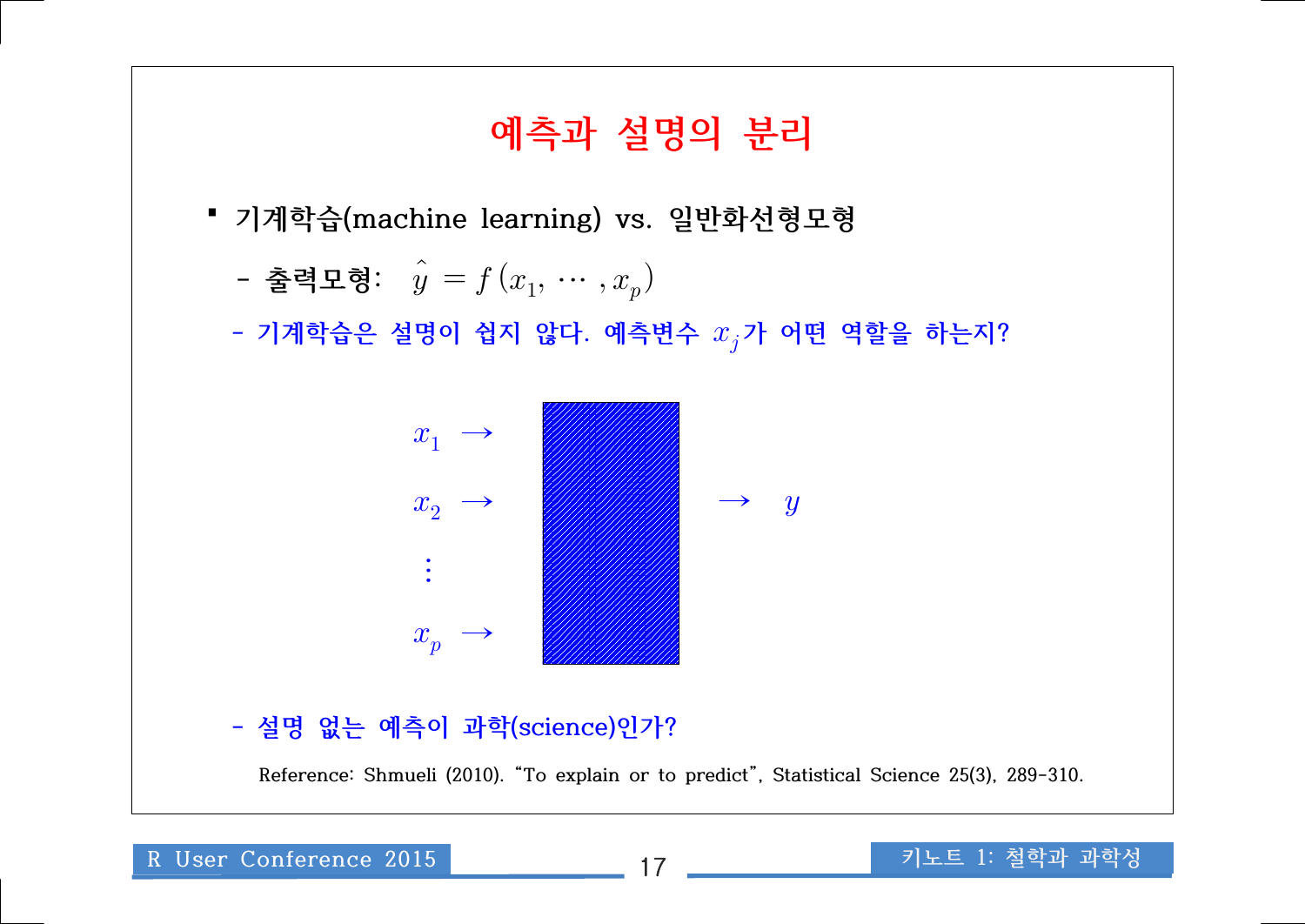

**R User Conference 2015** 18 **키노트 1: 철학과 과학성**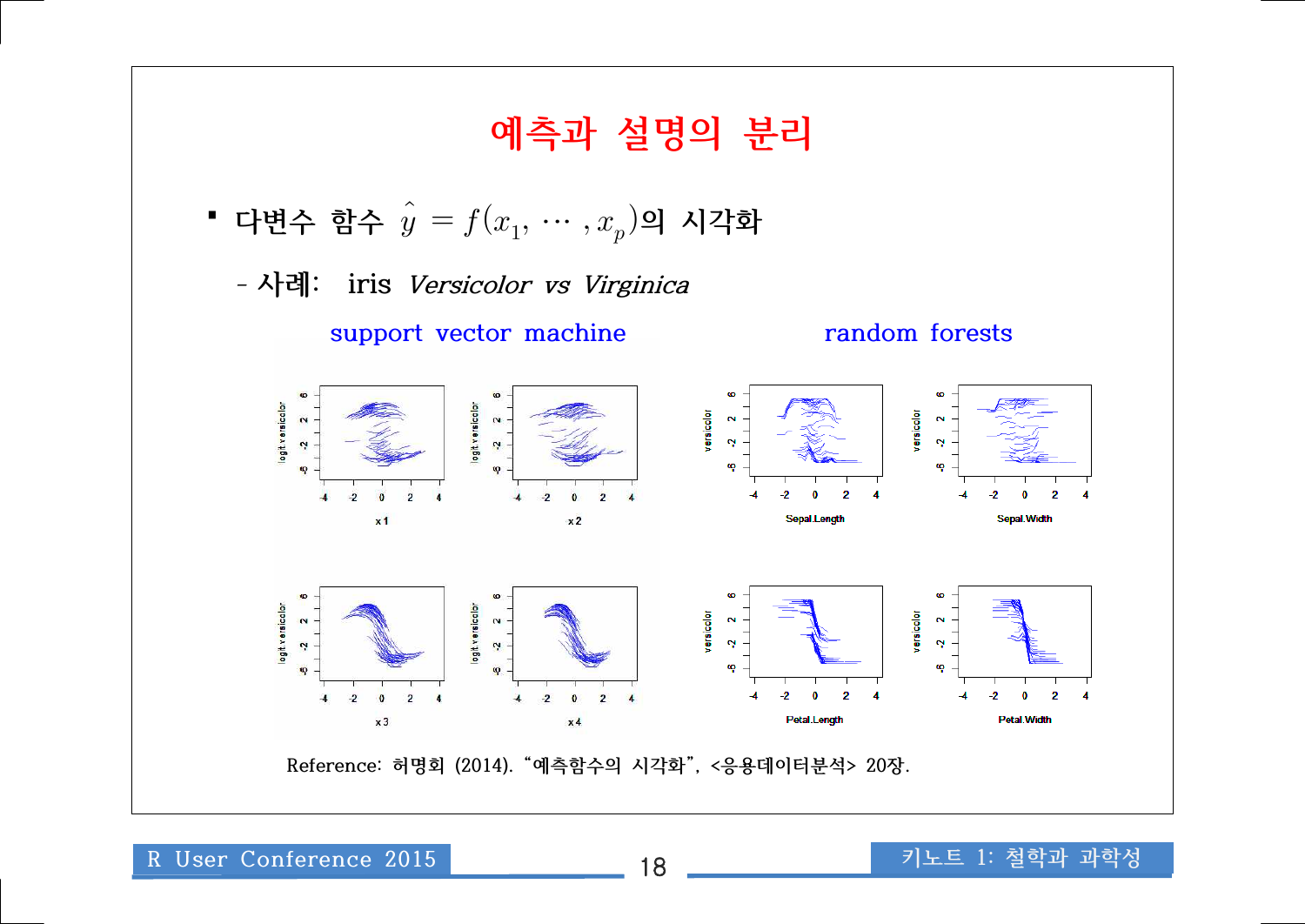

**R User Conference 2015** 19 **키노트 1: 철학과 과학성**